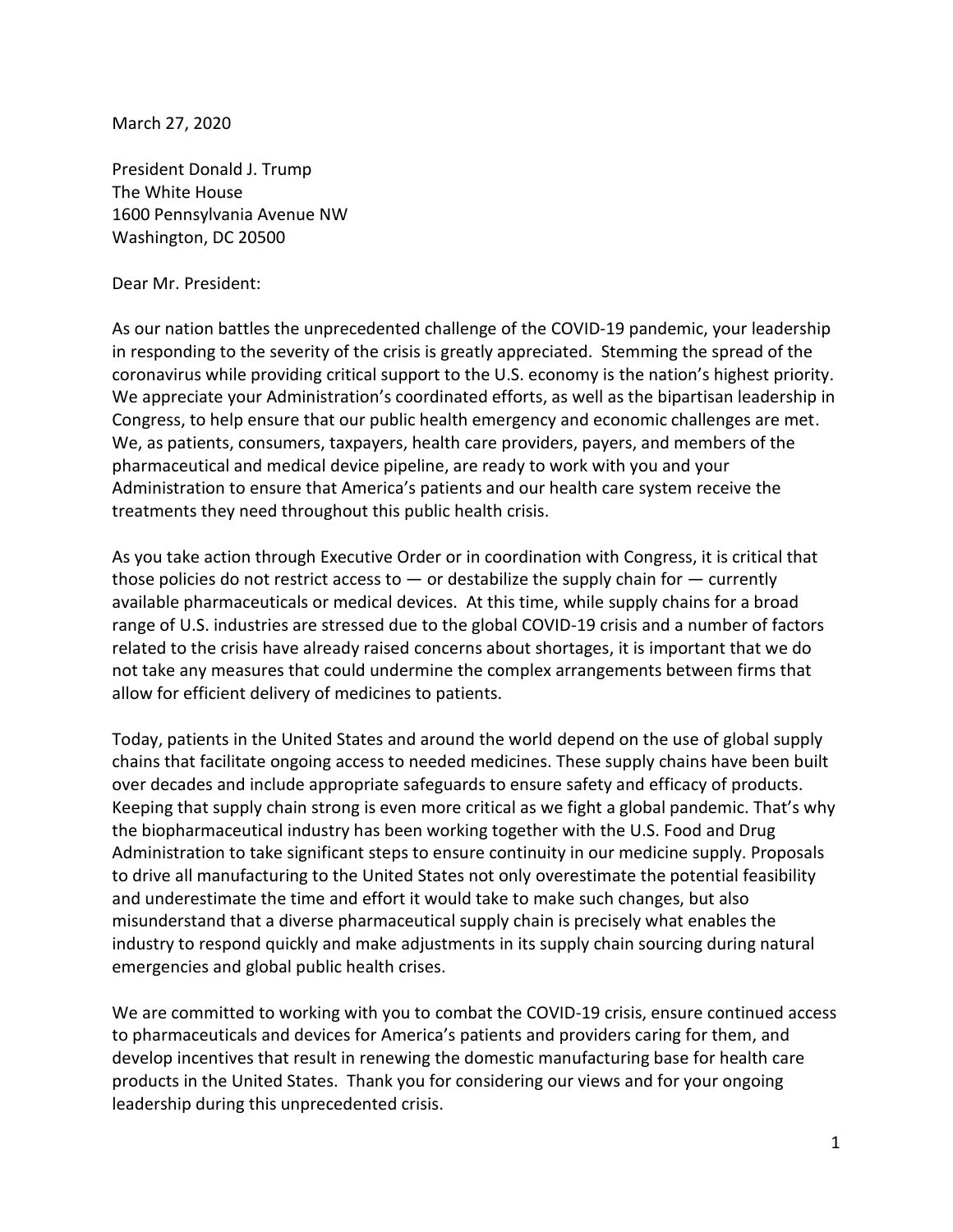Sincerely,

- 60 Plus Association
- Academy of Managed Care Pharmacy
- Advocacy & Awareness for Immune Disorders Association
- The AIDS Institute
- Allergy & Asthma Network
- Alliance for Aging Research
- American Autoimmune Related Diseases Association
- American Behcet's Disease Association
- American Cancer Society Cancer Action Network
- American Consumer Institute
- American Diabetes Association
- American Kidney Fund
- Arthritis Foundation
- ASPIRE: Alliance to Solve PANS & Immune-Related Encephalopathies
- Association for Accessible Medicines
- Asthma and Allergy Foundation of America
- Autoimmune Encephalitis Alliance, Inc.
- Beyond Celiac
- Black Women's Health Imperative
- Center for Freedom and Prosperity
- Conquer Myasthenia Gravis
- Consumer Action
- Consumer Healthcare Products Association
- Council for Citizens Against Government Waste
- Cutaneous Lymphoma Foundation
- Dysautonomia International
- Endocrine Society
- FreedomWorks
- Frontiers of Freedom
- GO2 Foundation for Lung Cancer
- Global Healthy Living Foundation
- Healthcare Distribution Alliance
- HealthHIV
- HIV + Hepatitis Policy Institute
- Immune Deficiency Foundation
- Innovative Defense Foundation
- International Foundation for Autoimmune & Autoinflammatory Arthritis
- International Myeloma Foundation
- International Pemphigus Pemphigoid Foundation
- LUNGevity Foundation
- Lupus and Allied Diseases Association, Inc.
- Lupus Foundation of America